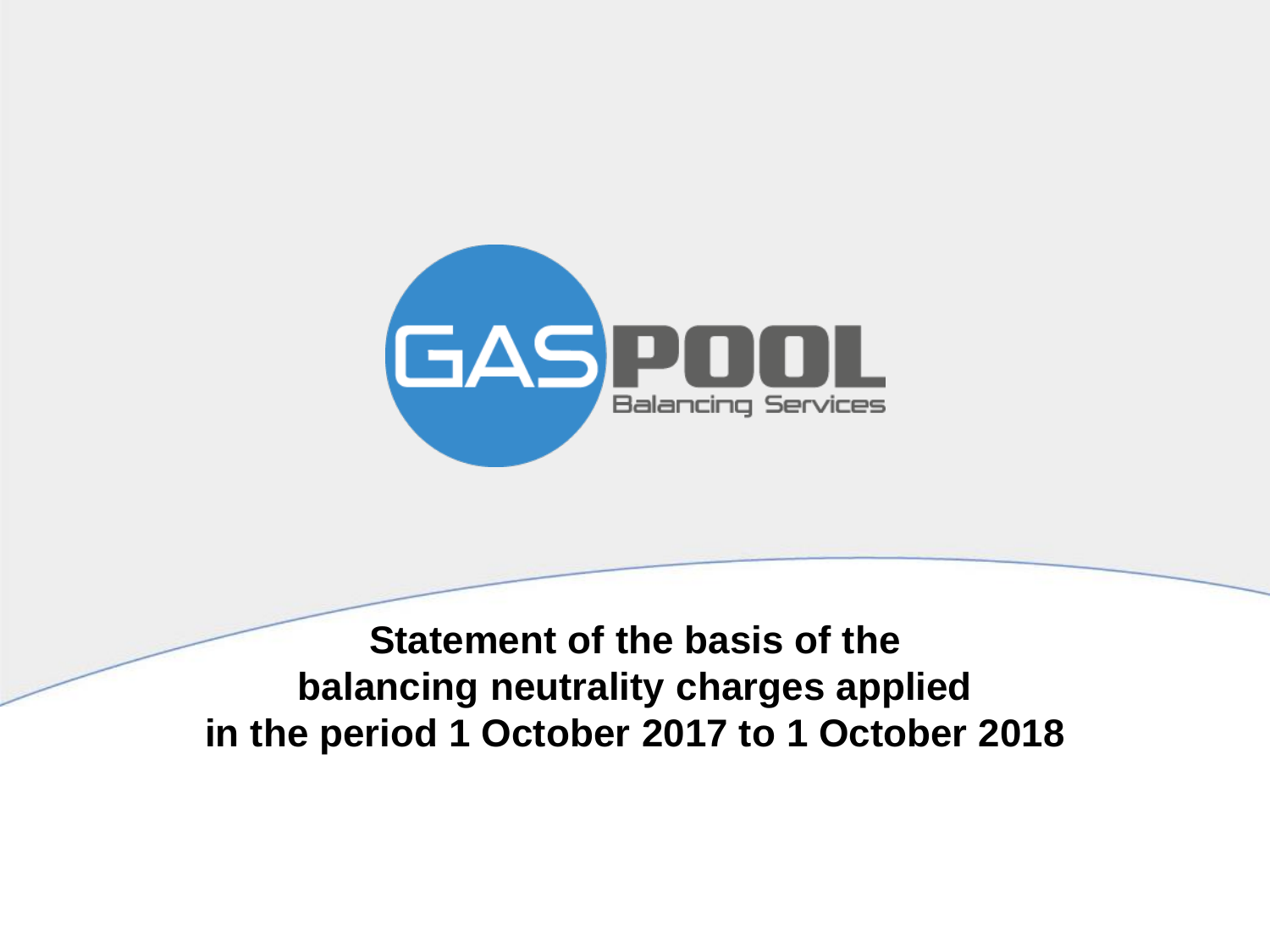

- Neutrality arrangements are such that GASPOOL neither gains nor loses:
	- deficits are recovered through neutrality charges
	- surplus amounts are distributed to balancing group managers (BGMs)
	- funds only serve to finance the balancing regime, not to cover general operating expenses (office rent, salaries etc.)
- Neutrality accounting period  $= 12$  months.
- GASPOOL estimates costs and revenues for each neutrality accounting period including a financial buffer for liquidity requirements (liquidity buffer).
- Deficit/surplus is calculated separately for RLM and SLP neutrality accounts.
- From GY 2017/2018 costs and revenues relating to supply periods ending in or before September 2015 which are invoiced later will no longer be divided between the two neutrality accounts using an allocation key of 60:40 (RLM:SLP) but will be charged fully to one of the two accounts based on causation (example: pre-October 2015 quantity reconciliation invoice = SLP account).
- Quantities attributable to each account in each neutrality accounting period are projected using historical data.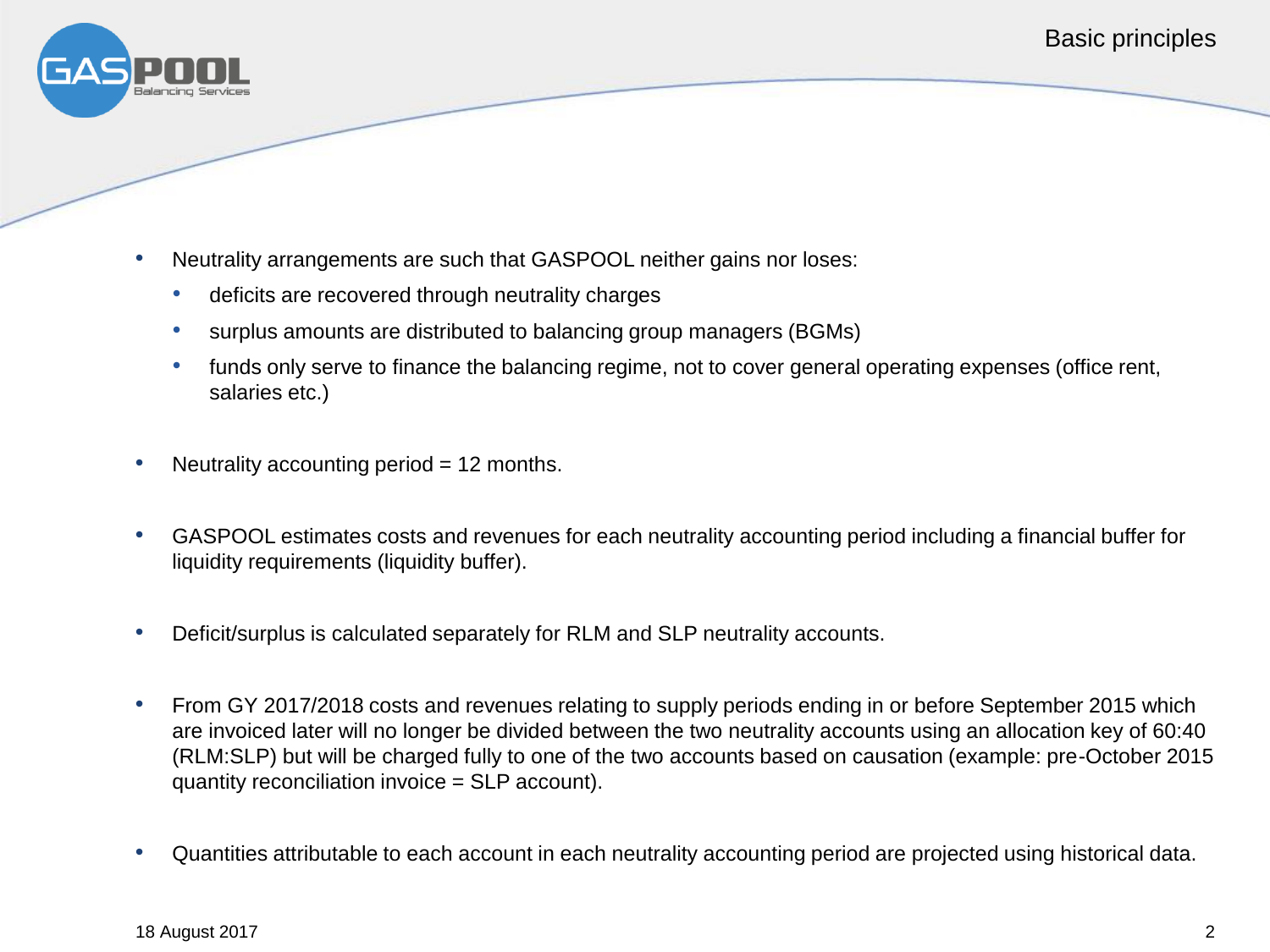

- Analysis of relevant quantities, mainly:
	- system balancing volumes are considered separately for each gas quality and merit order rank
	- projection of energy imbalance quantities (positive and negative imbalances)
	- projection of trends for network balancing accounts (positive and negative imbalances), reconciliation quantities
- Price forecast:
	- based on spot price forecasts for relevant trading hubs
	- historical price trends are factored in (separately for each merit order rank and gas quality)
	- prices realised by GASPOOL in its trading activities are compared against relevant spot curves
	- short-term fixed costs are taken into account (e.g. capacity charges for flexibility services)
	- => standard prices are derived for each quantity parameter using stochastic methods
- Two scenarios (base case and risk-adjusted scenario) are developed for RLM and SLP account, respectively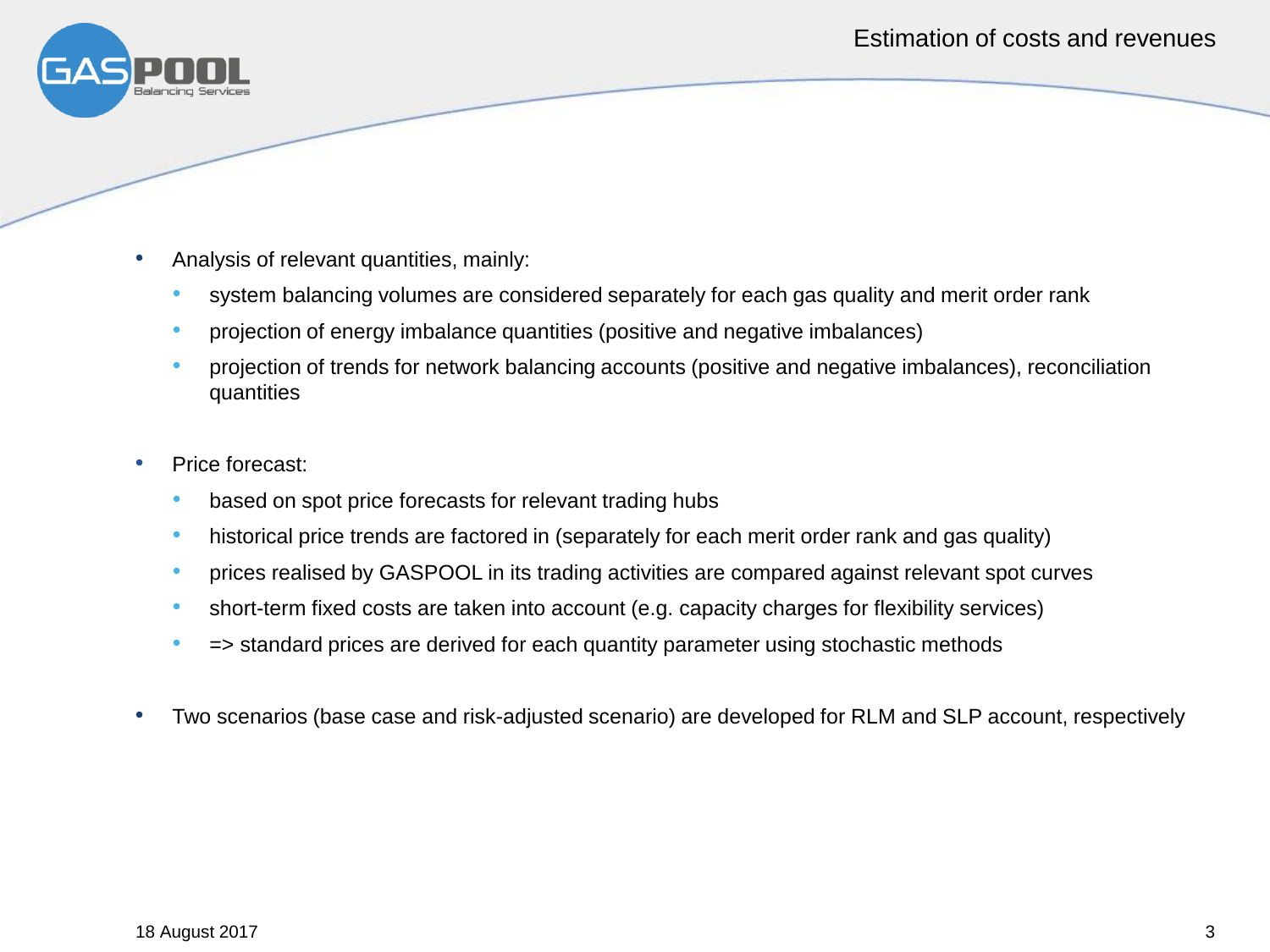

- Revenue estimate for the period 1 October 2017 to 1 October 2018:
	- RLM: €84.2m
	- SLP: €123.1m
- Cost estimate for the period 1 October 2017 to 1 October 2018:
	- RLM: €101.7m
	- SLP: €145.8m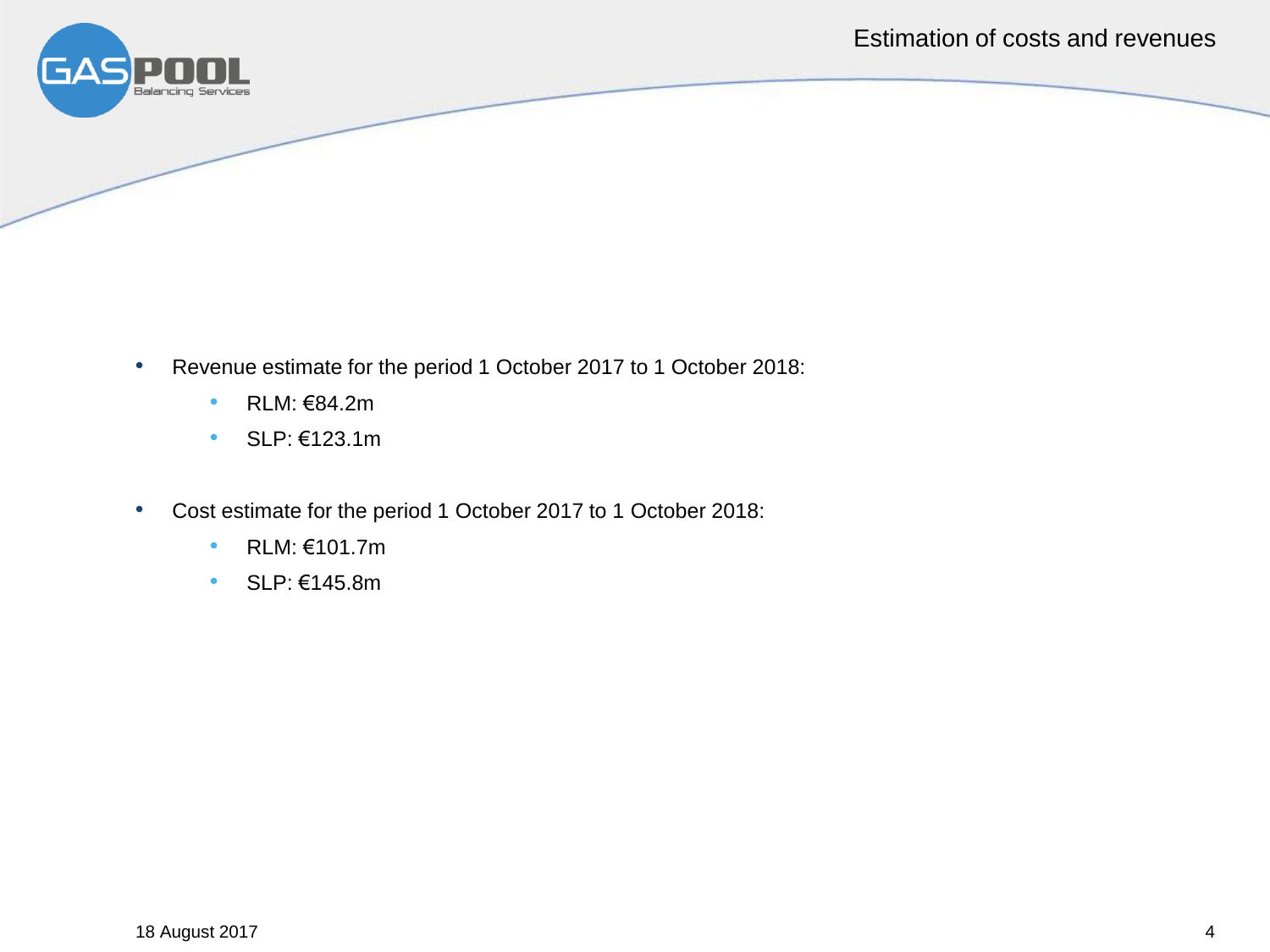## Explanatory notes on liquidity buffer



- Creation of risk reserves to manage future risks and to stabilise balancing neutrality charges
- Internal risk assessment carried out by GASPOOL
	- quantity risk
	- price risk
	- portfolio risk
	- other risks (e.g. defaults/insolvency)
- Hedge against financing-related effects (cash flow)
	- collateral for exchange trades
	- tax effects (VAT)
	- invoicing framework and terms of payment
		- invoicing and payment periods (e.g. balancing group invoices, quantity reconciliation)
		- payment practices of customers
- Based on current knowledge and new facts from GY 2016/2017 (risks actually realised, changes in risk exposure), risk reserves are not sufficient to cover GY 2017/2018
- Liquidity buffer needs to be increased slightly
- Required liquidity buffer: €429.7m
	- RLM: €115.9m
	- SLP: €313.8m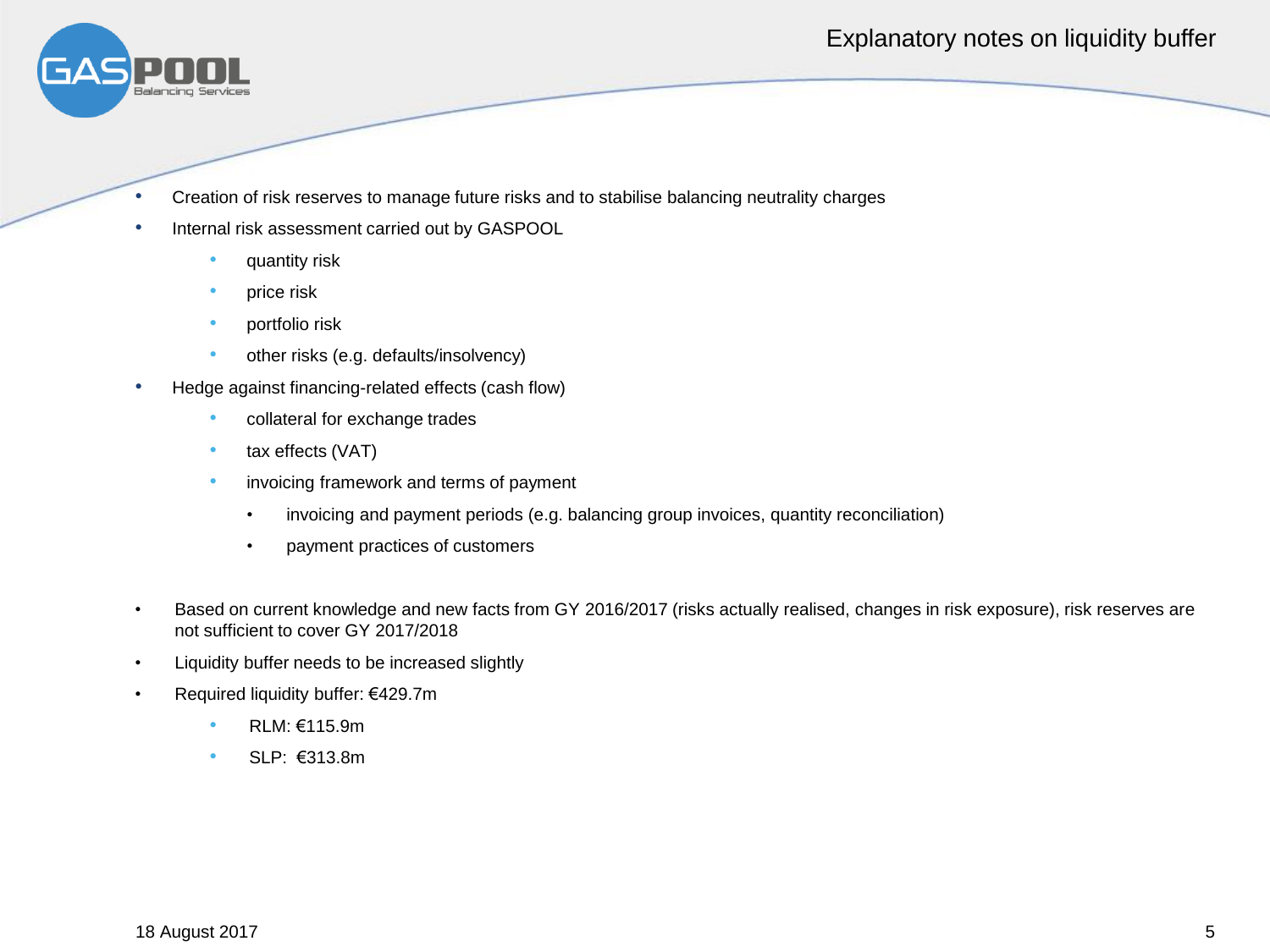

- Balance of RLM neutrality account at the end of the neutrality accounting period (GY 2017/2018) is expected to be negative after liquidity buffer is deducted
	- $\rightarrow$  RLM neutrality charge required: 0.08  $\epsilon$ /MWh
- Balance of SLP neutrality account at the end of the neutrality accounting period (GY 2017/2018) is expected to be negative after liquidity buffer is deducted
	- $\rightarrow$  SLP neutrality charge required: 0.20  $\epsilon$ /MWh